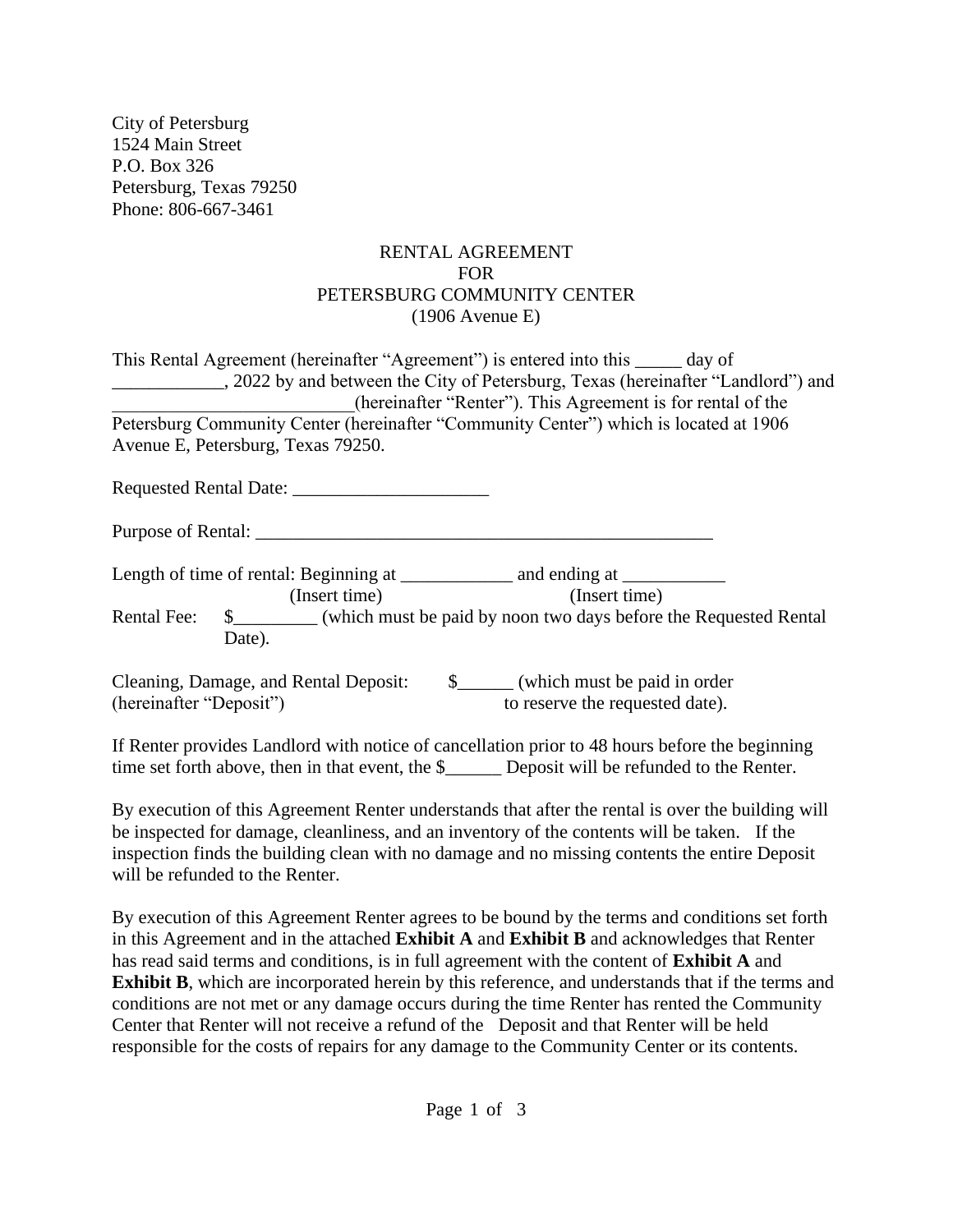**IN CONSIDERATION** of and as a condition of the Landlord and the Renter entering into this Agreement and for other valuable consideration, the receipt and sufficiency of which consideration is acknowledged, the Landlord and Renter agree as follows:

Renter agrees to indemnify and hold harmless the Landlord and the City of Petersburg, its officers, elected officials, employees, and/or agents or designees against and from any and all claims arising out of any event or activity related to Renter's occupancy and use of the Community Center, including, without limitation, expenses, judgments, fines, settlements, and other amounts actually and reasonably incurred in connection with any liability, suit, action, loss, or damage/injury to Renter or to Renter's invitees or guests or to any person or their property. Under this Agreement, indemnification will be unlimited as to amount.

Additionally, Renter hereby forever waives any and all claims of any nature, including attorney fees, against the City of Petersburg, Texas, its officers, elected officials, employees, and/or agents or designees relating to any activity or event occurring during or related to Renter's occupancy and use of the Community Center.

If any right or remedy claimed by Landlord under this Agreement is denied or is not paid by Renter, or on Renter's behalf, within sixty (60) days after a written Notice of Indemnity has been submitted by the Landlord to the Renter, the Landlord may then bring suit against the Renter to recover any unpaid amounts and if successful in whole or in part, the Landlord will be entitled to be paid any and all costs related to resolving the claim, including attorney fees.

If two or more persons act as the Renter in this Agreement, or if the Renter is a partnership consisting of two or more persons, then any liability under this Agreement will the joint and several liability for each co-Renter.

This Agreement shall be governed by and construed in accordance with the laws of the State of Texas and proper venue shall be in Hale County, Texas for any cause of action or controversy arising out of this Agreement.

All of the rights, remedies and benefits provided in this Agreement will be cumulative and will not be exclusive of any other such rights, remedies, and benefits allowed by law or equity that the parties hereto may have now or may acquire in the future.

This Agreement contains all of the terms and conditions agreed to by the Landlord and the Renter. The terms and conditions of this Agreement may only be amended, terminated, cancelled, or altered by a written instrument signed by the parties to this Agreement.

No action or proceeding brought or instituted under this Agreement and no recovery from that action or proceeding will be a bar or defense to any further action or proceeding which may be brought under this Agreement by reason of any further failure in the performance and observance of the terms, covenants and conditions of this Agreement.

Any failure of either the Landlord or Renter to enforce any of the terms, covenants, or conditions of this Agreement does not infer or permit a waiver of any other right or benefit provided for